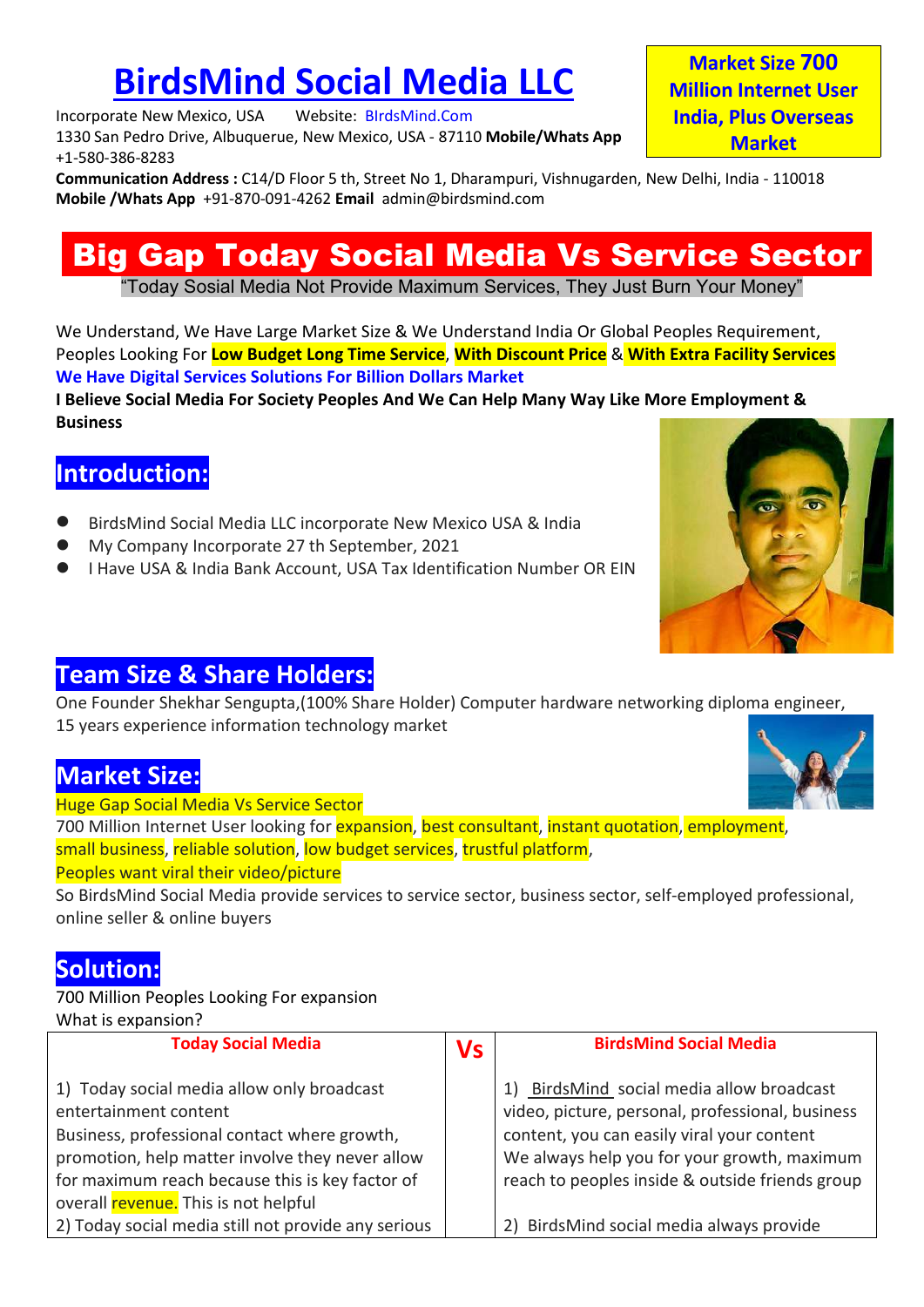| services                                                                                                                                                                                                                                                                                                                                                                                                                                                                                                                                        | serious services, instant response feature                                                                                                                                                                                                                                                                                                                                                                                                |
|-------------------------------------------------------------------------------------------------------------------------------------------------------------------------------------------------------------------------------------------------------------------------------------------------------------------------------------------------------------------------------------------------------------------------------------------------------------------------------------------------------------------------------------------------|-------------------------------------------------------------------------------------------------------------------------------------------------------------------------------------------------------------------------------------------------------------------------------------------------------------------------------------------------------------------------------------------------------------------------------------------|
| 3) Today social media only generate revenue by<br>digital advertisement                                                                                                                                                                                                                                                                                                                                                                                                                                                                         | 3) BirdsMind social media generate revenue by<br>Services, then we generate revenue by<br>Outbound Call Center Operation, this is<br>consultancy service for understand your actual<br>problem                                                                                                                                                                                                                                            |
| 4) Today social media create for you virtual<br>boundary, if you try to communicate with<br>maximum peoples for your personal reason or<br>help then today social media consider you violent<br>their community<br>If you try to communicant maximum peoples for<br>business purpose then they burn your money by<br>digital advertisement                                                                                                                                                                                                      | then we generate revenue by digital<br>advertisement. This is true helpful<br>4) BirdsMind social media never create for you<br>any kind virtual boundary<br>We help peoples for their quick response or<br>result<br>We help you for your personal, professional,<br>business rocket speed activity<br>We never burn your money by digital<br>advertisement<br>Our services low budget, long time, discount<br>price with extra facility |
| 5) This kind services can not provide today social<br>media, they make you foolish for burn your<br>money by digital advertisement                                                                                                                                                                                                                                                                                                                                                                                                              | 5) We have Email plus system notification blast<br>option for particular group<br>so if you are a manufacture, Wholesaler,<br>employer, service provider you can received<br>instant Quotation                                                                                                                                                                                                                                            |
| USP:<br>Peoples looking for quick response, zero Investment business, Low Budget Long Time With Discount Price<br>With Extra Facility Services And easy online sell, promotion and communication platform<br><b>Services:</b><br>Regular Services available<br>Matrimony, online sell, online recruitment, online education, online fund raising, digital advertisement,<br>Unlimited Chatting etc<br>Peoples Can Viral Their Video, Picture By Our Notification Ad<br>First Time Free Then Chargeable<br>https://birdsmind.com/static/Outbound |                                                                                                                                                                                                                                                                                                                                                                                                                                           |

S) This kind services can not provide today social<br>
S) This kind services can not provide today social<br>
money by digital advertisement<br>
money by digital advertisement<br>
so if you are a manufacture<br>
employer, service provide S) Ins Kind service Can not provide today social<br>
The Simulation of production of the metallity are the production basis.<br>
The metallity of the product of the product of the service provider you can received<br>
The metallity media, they make you **roolish** for burn your<br>
money by digital advertisement<br>
so if you are a manufacture,<br>
employer, service provider yer<br>
Peoples looking for quick response, zero Investment business, Low Budget Long Time https://birdsmind.com/static/Outbound **LISP:**<br> **LISP:**<br> **Peoples looking for quick response**, zero Investment business, Low Budget Long Time With Dis<br>
With Extra Facility Services And easy online sell, promotion and communication platform<br> **Services :**<br> **Regul USP :**<br>
Peoples looking for quick response, zero Investment business, Low Budget Long Time With D<br>
With Extra Facility Services And easy online sell, promotion and communication platform<br> **Services :**<br>
Regular Services av **USP :**<br>Peoples looking for quick response, zero Investment business, Low Budget Long Time With Discount Price<br>With Extra Facility Services And easy online sell, promotion and communication platform<br>Regular Services availa **1952 :**<br>Peoples looking for quick response, zero Investment business, Low Budget Long Time With Discount Price<br>With Extra Facility Services And easy online sell, promotion and communication platform<br>Services :<br>Services av **Services :**<br>
Regular Services available<br>
Regular Services available<br>
Minimited Chatting etc<br>
Unlimited Chatting etc<br>
Unlimited Chatting etc<br>
Peoples Can Viral Their Video, Picture By Our Notification Ad<br>
First Time Free T **Services :**<br>Regular Services available<br>Matrimony, online sell, online recruitment, online education, online fund raising, digital advertisement,<br>Mulmited Chatting etc<br>Proples Can Viral Their Video, Picture By Our Notifica

https://youtu.be/XqBxAx4vdng

Free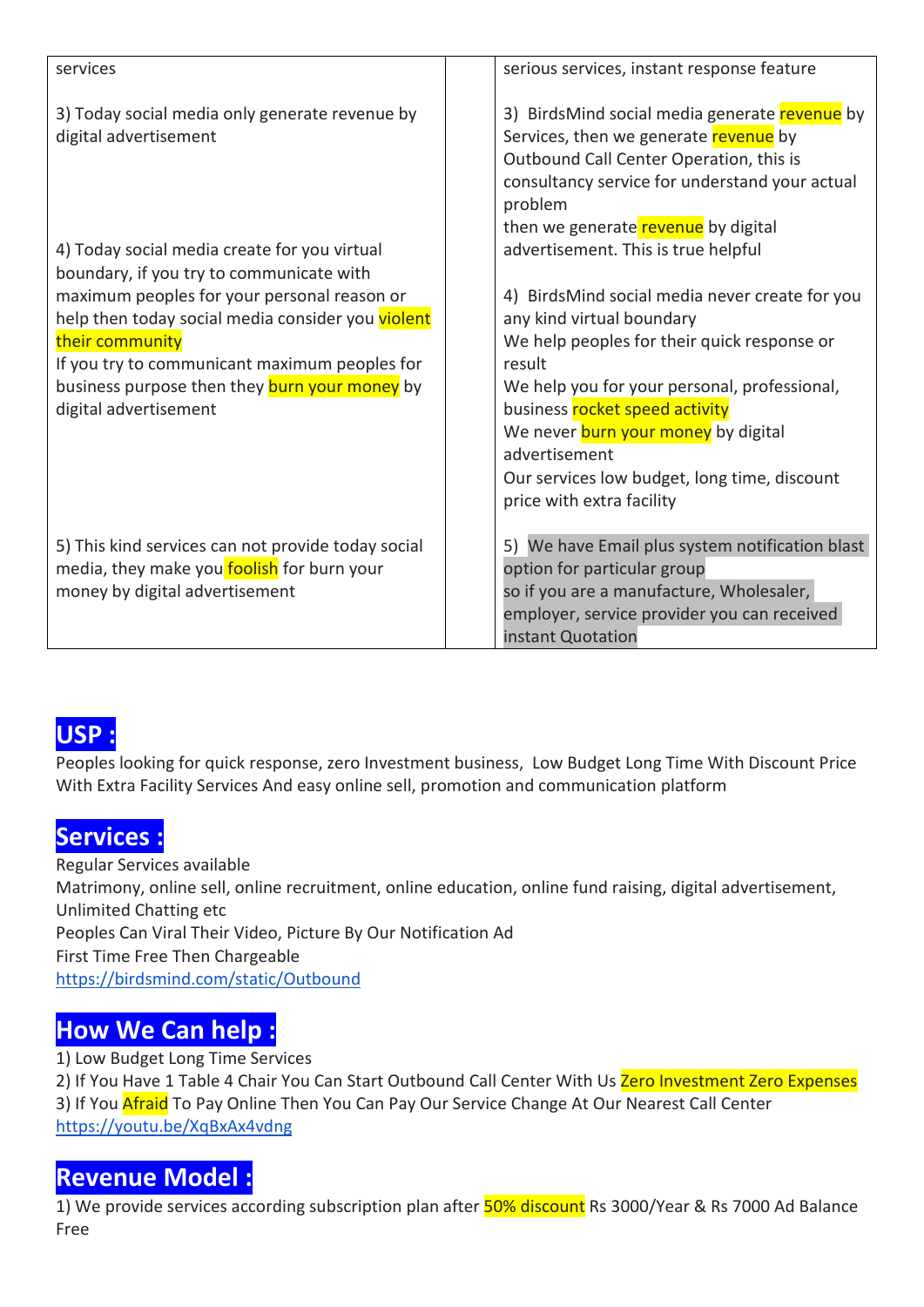2) When Peoples Purchase Ad Balance We Provide <mark>50% Extr</mark>a Ad Balance, We Reduce Your Money Burn For<br>Promotion Activity<br>3) Our 500 Outbound Call Center & 10,000 Telesales Team Members Everyday Try To Communicate With<br>Peopl 2) When Peoples Purchase Ad Balance We Provide <mark>50% Extr</mark>a Ad Balance, We F<br>Promotion Activity<br>3) Our 500 Outbound Call Center & 10,000 Telesales Team Members Everyday<br>Peoples & Understand Peoples Problem, Then We Sell Our 2) When Peoples Purchase Ad Balance We Provide <mark>50% Extr</mark>a Ad Balance, We Reduce Your Money Burn For<br>Promotion Activity<br>3) Our 500 Outbound Call Center & 10,000 Telesales Team Members Everyday Try To Communicate With<br>Peopl 2) When Peoples Purchase Ad Balance We Provide <mark>50% Extr</mark>a Ad Balance, We Reduce Your Money Burn For<br>Promotion Activity<br>3) Our 500 Outbound Call Center & 10,000 Telesales Team Members Everyday Try To Communicate With<br>Peopl 2) When Peoples Purchase Ad Balance We Provide <mark>50% Extr</mark>a Ad Balance, We Reduce Your Money Burn<br>Promotion Activity<br>3) Our 500 Outbound Call Center & 10,000 Telesales Team Members Everyday Try To Communicate W<br>Peoples & Un 2) When Peoples Purchase Ad Balance We Provide <mark>50% Extr</mark>a Ad Balance, We Reduce Your Money Burn For<br>Promotion Activity<br>3) Our 500 Outbound Call Center & 10,000 Telesales Team Members Everyday Try To Communicate With<br>Peopl 2) When Peoples Purchase Ad Balance We Provide <mark>50% Extr</mark>a Ad Balance, We Reduce Your Money Burn For<br>Promotion Activity<br>3) Our 500 Outbound Call Center & 10,000 Telesales Team Members Everyday Try To Communicate With<br>Peopl 2) When Peoples Purchase Ad Balance We Provide <mark>50% Extr</mark>a Ad Balance, We Reduce Your Money Burn For<br>Promotion Activity<br>3) Our 500 Outbound Call Center & 10,000 Telesales Team Members Everyday Try To Communicate With<br>Peopl 2) When Peoples Purchase Ad Balance We Provide <mark>50% Extr</mark>a Ad Balance, We Reduce Your Money Burn For<br>Promotion Activity<br>3) Our 500 Outbound Call Center & 10,000 Telesales Team Members Everyday Try To Communicate With<br>Peopl 2) When Peoples Purchase Ad Balance We Provide <mark>50% Extr</mark>a Ad Balance, We Reduce Your Money Burn For<br>Promotion Activity<br>3) Our 500 Outbound Call Center & 10,000 Telesales Team Members Everyday Try To Communicate With<br>Peopl 2) When Peoples Purchase Ad Balance We Provide <mark>50% Extr</mark>a Ad Balance, We Reduce Your Money Burn For<br>Promotion Activity<br>3) Our 500 Outbound Call Center & 10,000 Telesales Team Members Everyday Try To Communicate With<br>Peopl 2) When Peoples Purchase Ad Balance We Provide 50% Extra Ad Balance, We Reduce Your Money Burn For<br>2) Our 500 Outbound Call Center & 10,000 Telesales Team Members Everyday Try To Communicate With<br>2) Our 500 Outbound Call C 2) When Peoples Purchase Ad Balance We Provide 50% Extra Ad Balance, We Reduce Your Money Burn For<br>Promotion Activity<br>3) Our 500 Outbound Call Center & 10,000 Telesales Team Members Everyday Try To Communicate With<br>Reoples

program 2) When Peoples Purchase Ad Balance We Provide 50% Extra Ad Balance, We Reduce Your Me<br>Promotion Activity<br>3) Our 500 Outbound Call Center & 10,000 Telesales Team Members Everyday Try To Commu<br>Peoples & Understand Peoples P Promotion Activity<br>
3) Our 500 Outbound Call Center & 10,000 Telesales Team Members Everyday Try To Communicate With<br>
9 Peoples & Understand Peoples Problem, Then We Sell Our Services<br>
Progress & Milestones<br>
2) Progress &





**COUT Mission:**<br>
By Franchise Model We Can Create More Employment More Business Village To (<br> **Investment Size:**<br>
Rs 75,00,000 Lakhs Against 15% Equity<br>
Expected Return Rs 100 Crore<br>
Our Market Size In India :<br>
1700 Millio